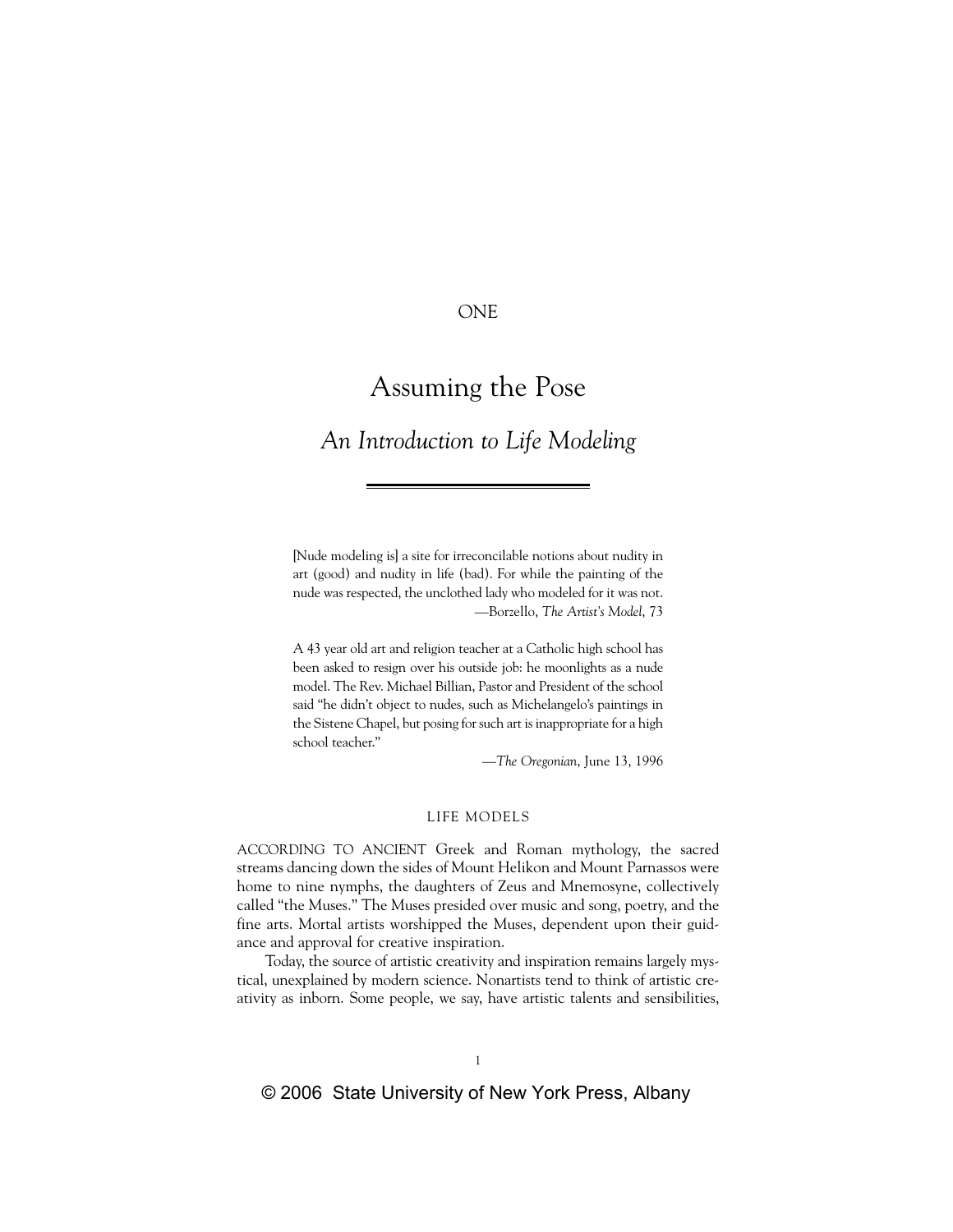and some simply do not. How or why it is that some people are born with artistic talents is a mystery to us. What's more, even a talented artist, we believe, cannot create great works of art in the absence of inspiration. What allows or causes or prompts inspiration, however, is inexplicable.1 Contemporary artists struggling to find inspiration still seek out muses. Rarely water nymphs, today's muses are more likely to be ordinary men and women. A life model acts as a muse, some sort of mysterious font of incalculable inspiration for an artist, who will, via some process we cannot really know or understand, turn that inspiration into art. Once worshipped for their ability to inspire, today's muses are often disdained as little better than strippers. And, while the nine muses of Mounts Helikon and Parnassos were ruled by Apollo, the god of oracles, contemporary muses are believed to be ruled by a more earthly force: sex.

In reality, the men and women who pose nude for artists and art classes, while respectful of artists' talents and what they call the "artistic process," see themselves and their work in far less romantic terms. Life models believe that a figure artist's sense of inspiration comes as the result of hard work on the part of his or her model. What's more, one does not simply wake up to discover that one is a muse. Good models are made, not born. Life models are aware that society looks with scorn upon their profession, but they are called to the work of a muse anyway. They hope that while their contemporaries may not respect them, people will one day look with honor and admiration upon the results of their work.

Little has been written about mortal muses. Most library collections of art history and analysis include multiple titles concerned with the depiction of the nude but few titles related to who that nude might have been. Although some art historians make reference to artists' models, most in fact are describing the depiction of models in art and changes in the representation of the nude, not the living person who posed for those depictions.<sup>2</sup> When authors have focused on life models, they have rarely gathered their information directly from the lived experiences of life models. France Borel's *Seduction of Venus: Artists and Their Models* and Frances Borzello's *Artist's Model* offer historical accounts of life models, notable for their careful and sympathetic writing, but neither work offers models' own words and explanations.3 Exhibition catalogs, such as that written by Martin Postle and William Vaughn to accompany the 1999 exhibit The Artists Model in England or Dorothy Kosinski's *Artist and the Camera* published by the Dallas Museum of Art to accompany a 2000 exhibit there, offer some of the most detailed information about specific life models.<sup>4</sup> There also exist "technical writings" directed at artists, which focus on artistic technique and mention models indirectly as aids to achieving particular effects.<sup>5</sup> For example, in his guide to *Modeling and Sculpting the Human Figure*, Edouard Lanteri advises artists to give a model frequent rests so as to prevent the model's pose from subtly shifting or drifting due to fatigue.<sup>6</sup>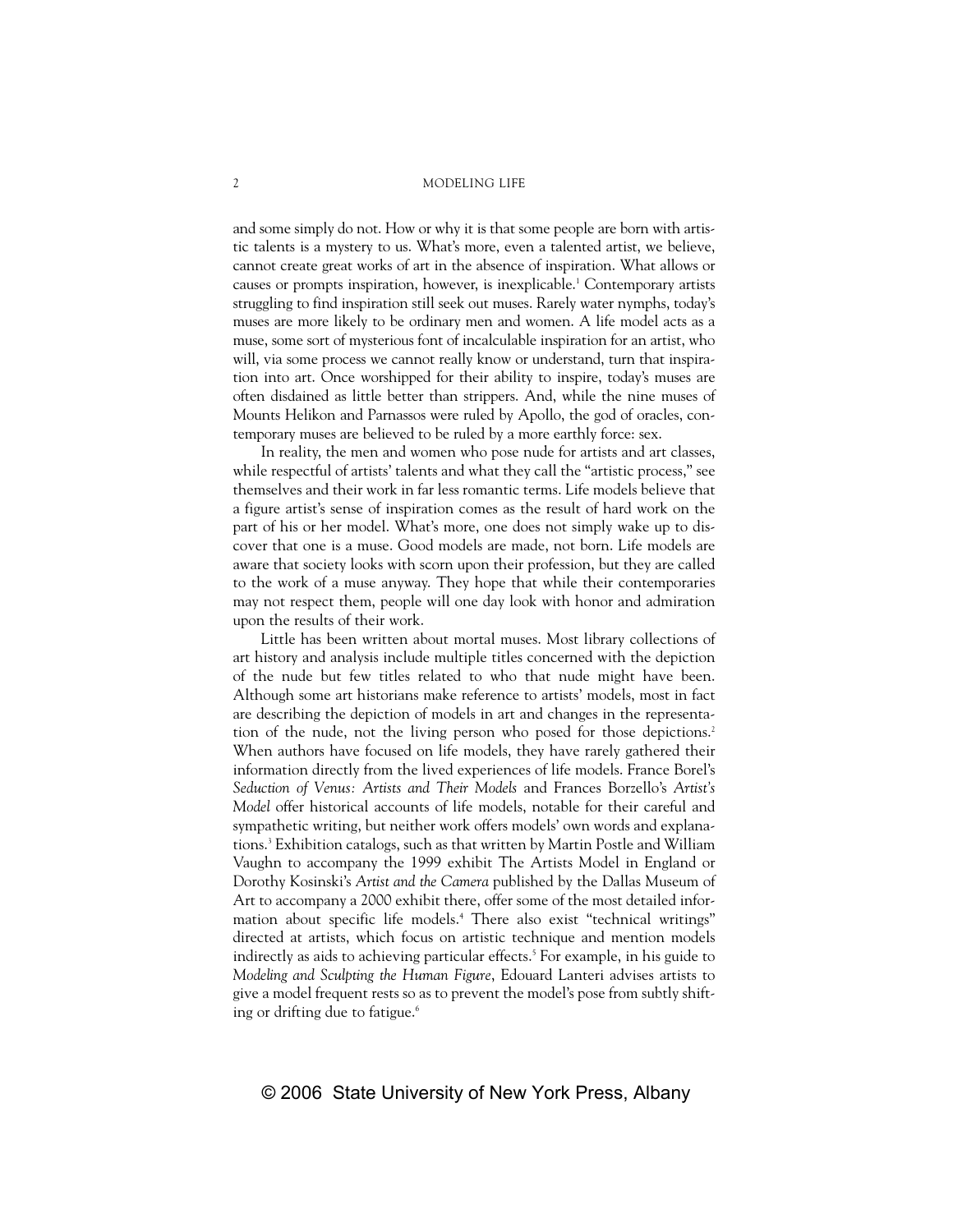It is not unusual to encounter life models in fiction. The nineteenth century, for example, produced Honoré de Balzac's *Le chef d'oeuvre inconnu* (1845), Émile Zola's *L'Oeuvre* (1886), Henry James's *Real Thing* (1892), and George Du Maurier's *Trilby* (1894). In popular accounts, the depiction of life models is highly romanticized and often takes a sexual tone. For example, the 1920s American magazine *Artists and Models* featured nothing about either artists or models in its text, offering instead pictures of chorus girls.<sup>7</sup> In 1929, Alice Prin, a.k.a. Kiki of Montparnaasse, celebrated model for Man Ray among others, published her memoirs, which were reprinted in the United States in 1950, including an introduction by Ernest Hemmingway.<sup>8</sup> In *The Education of a French Model*, Kiki shares the "loves, cares, cartoons and caricatures" of her life. Artists and models were a popular theme in some of the most famous erotica of the twentieth century, such as *Little Birds* written by Anais Nin,<sup>9</sup> and more recently, in such critically acclaimed films as *Angels and Insects*. Even the popular 1990s television show *Ally McBeal* featured a story line in which the lead character had a sexual encounter with a life model.

Historical and biographical accounts, such as C. J. Bulliet's 1930 work, *The Courtezan Olympia: An Intimate Survey of Artists and Their Mistress-Models*, focus on real or imagined sexual liaisons between artists and their life models. Thus, Modigliani's model and mistress, Jeanne, is said in many accounts to have killed herself just one day after the artist died, brokenhearted by his absence.<sup>10</sup> Monet and Bonnard both married their models. Lydia Delectorskaya acted as nurse, housekeeper, secretary, companion, and model for Matisse,<sup>11</sup> and even people unfamiliar with Andrew Wyeth's work may know about his fifteen-year-long relationship with his model, Helga Testorf. The popular conceptualization of the model-as-mistress takes two forms. First, the life model may become the artist's mistress over the course of a sitting. Alternately, there is a common belief that when an artist depicts a beautiful woman in his work, she is probably his mistress.12 That is to say, the mistress becomes the model.<sup>13</sup> In either case, it is assumed that life modeling involves some degree of sexual activity, and little effort is made to understand modeling as actual life models experience it. As writer and art historian Frances Borzello has claimed, "What is certain is that in the transition from fact to fantasy, the mundane work of modeling has been transformed into a profession of bohemian gaiety and glamour. And the reality of ordinary-bodied men and women posing for poor pay in a local art college has been lost in a mass of notions about models as mistresses, models as inspiration and models as naked and female."14

As a profession, life modeling seems to be strangely invisible to most of us. Although we have all seen paintings and sculptures of people, either in museums or galleries, on television, or in books, few of us have stopped to consider the men or women whose job it is to sit for artwork.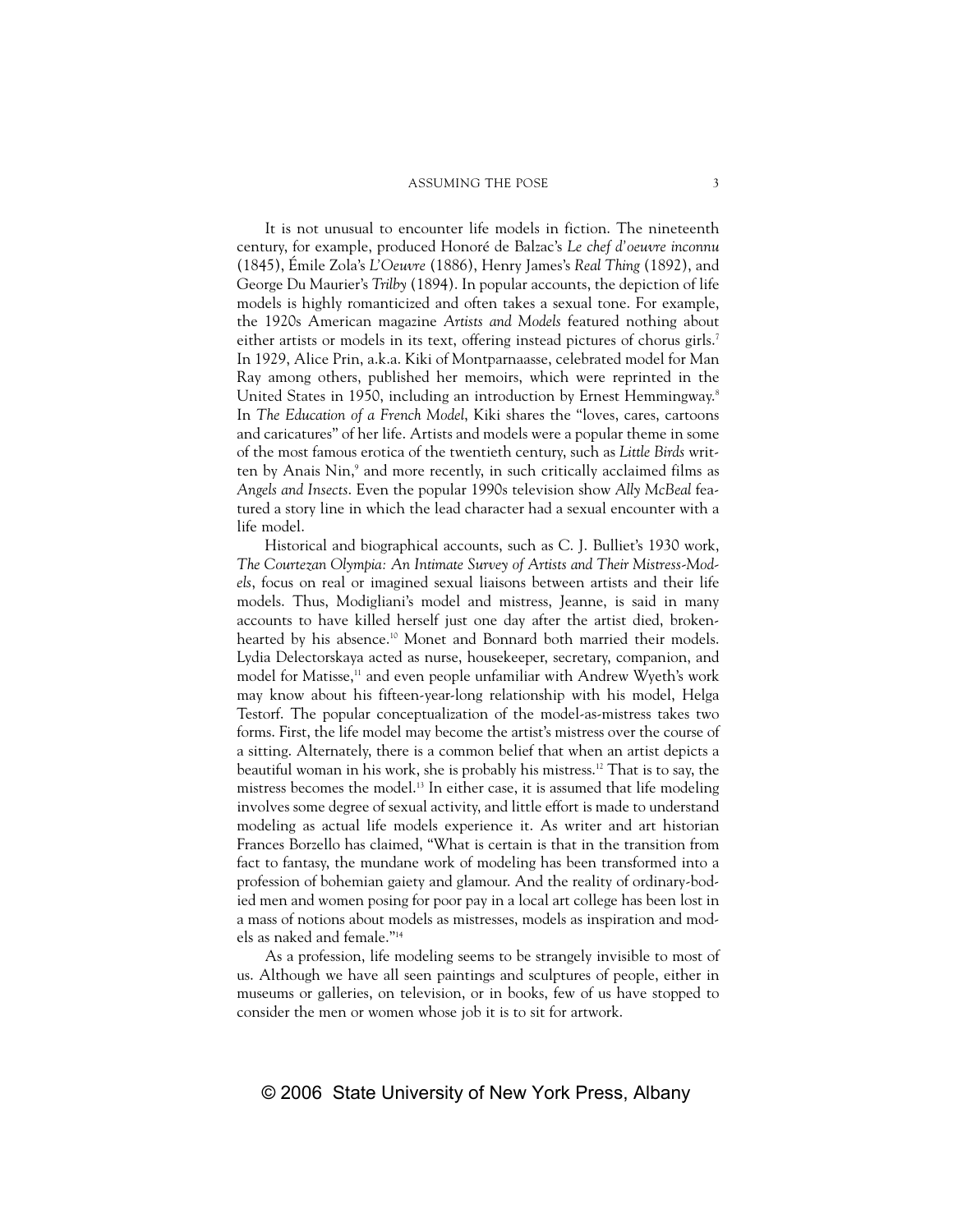## AESTHETIC FASHION AND THE PROFESSION OF LIFE MODELING

Not all artists use life models. Working from life is only necessary if an artist wants to depict the human form, and even then, only if the artist wishes to depict that form in what contemporary society recognizes as a "realistic" way.<sup>15</sup> An artist who does not draw or sculpt people, whose work is abstract, or who works primarily from his or her own imagination need not necessarily refer to a living human being in creating his or her work. Therefore, historically, the importance of life models to the artistic process has waxed and waned with changing fads and fashions in artistic production.

There are scattered accounts of commissioned artworks that involved life models in ancient times. For example, there is the legend of the Greek painter Zeuxis, who was commissioned by the people to paint Helen and was given his choice of the most beautiful virgins of Crotona to serve as his model.16 In addition, Roman histories recount Apelles's commission to paint Alexander the Great's favorite concubine in the nude.17 Nevertheless, the dominant aesthetic of the time was one of idealization and generalization, not of realism or particularism. Artists subscribing to an idealistic aesthetic would strive to create a painting or sculpture that would capture the essence or greatness of Man, not the likeness of any particular man. The particular man carries with him the flaws inherent to being human: blemishes, muscular or skeletal idiosyncrasies, and so forth. As depicted in idealistic art, Man has no such flaws. Idealized images do not demand careful study of a life model. In trying to capture the essence of the ideal man, ancient artists worked more from the idea of Man, and less from an actual man.

The Renaissance, however, ushered in a gradual turning away from the supernatural and a turning toward the natural and worldly. Following a new ideology of empiricism, painters and sculptors started looking to the living people around them to serve as models for their artistic work, rather than working from an ideal, and the profession we recognize as life modeling was born. Historian John Moffitt emphasizes that the "naturalism" of the time described both form and content. That is, naturalism influenced both the artist's style and his or her choice of subject matter. Moffitt sums up the naturalistic approach as "looking at the rose through world-colored glasses."18 Early in the Renaissance, models worked primarily in individual artists' studios or homes and outside of the accepted, recognized artistic community. But a turning point in the history of figure drawing and life modeling occurred when state-supported art academies in Italy decided to offer training for painters and sculptors and included living models in the coursework. In fact, Italy was home to the first official art academies, the Academia del Disegno in Florence in 1563 and the Academia di San Luca in Rome in 1593.19 According to art historians Ilaria Bignamini and Martin Postle, early acade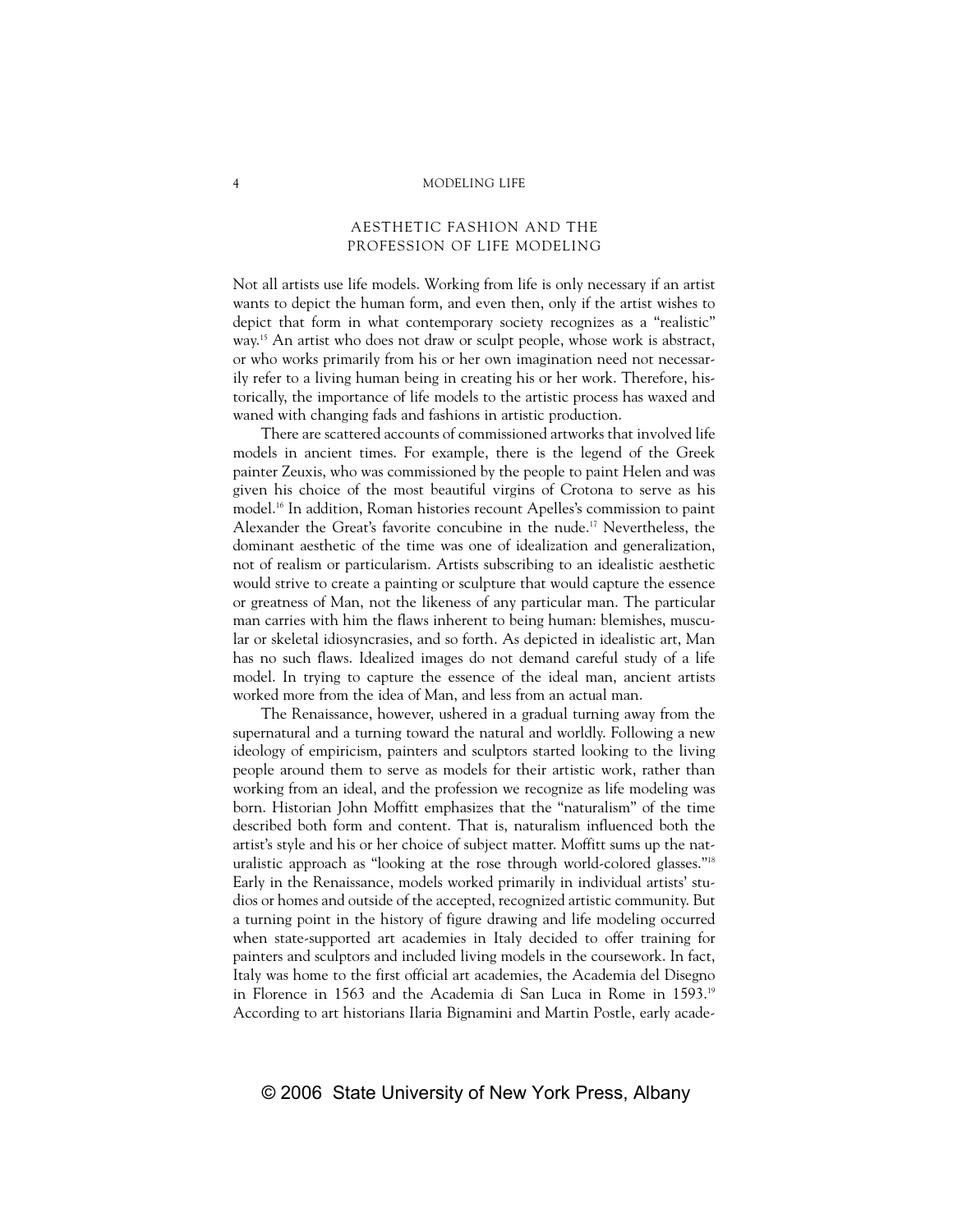mies of art could be divided into two categories: those created by the state as "part of a system of cultural institutions designed to serve the policy of the central power," and those created by individual artists in response to market demand.20 The history of life modeling is inextricably entwined with the history of the early state-supported academies. Private studios isolated artists and were highly dependent upon the abilities and reputations of individual masters. Official academies, in contrast, brought together a group of artists, all working under the same instructors, provided a common vocabulary, and the sense of community prerequisite for the birth of a national pictoral school.<sup>21</sup> Typically, the academies offered a sequence of courses in which artists began their figure studies by copying their professor's drawings or by drawing from casts of Greek or Roman statuary. They then progressed to drawing from a live model as their skills advanced.<sup>22</sup> Although the presence of nudes remained scandalous in many schools, where artists were restricted to working from casts, the state academies' acceptance of working from life went far to establish working from nude models as a legitimate part of artistic training. No longer were artists expected to depict the ideal image of man but instead to portray particular men as realistically as possible. By the close of the Renaissance, drawing from the nude became *the* essential part of artistic training and the regular use of life models in academies spread across Western Europe, from Italy to France, Germany, and England. The earliest record of the employment of models in England was in Sir Godfrey Kneller's Great Queen Street Academy, opened in 1711. In 1722, the academy on St. Martin's Lane ran an advertisement announcing training "for the improvement of painters and sculptors by drawing from the naked."23

Unlike today, the majority of life models working during the Renaissance and into the Victorian era were male. A number of private studios and individual artists employed female models, but it was not until the second half of the nineteenth century that most of the state-funded academies in Europe began to admit female models. They would not admit female artists until even later. English academies were an exception, admitting female models as early as the eighteenth century. Historian Nikolaus Pevsner speculates that the fact that the Royal Academy in London was the first official academy to allow female models is best understood not as a reflection of progressive thinking or artistic goals, but as a reflection of the academy's unusual nongovernmental nature.<sup>24</sup> Although permitted, the use of female models in state academies in England remained controversial and exceptional. In fact, as late as 1860, Charles Adderly, MP, proposed that Parliment withdraw funding from any school employing nude female models.<sup>25</sup> And Frances Borzello notes that on the rare occasion that a woman did pose for the academy, during the late nineteenth century, "No outsiders except the royal family could enter the life class when a female model was sitting, and attendance was forbidden to students under twenty unless they were married.<sup>"26</sup> It was not uncommon, in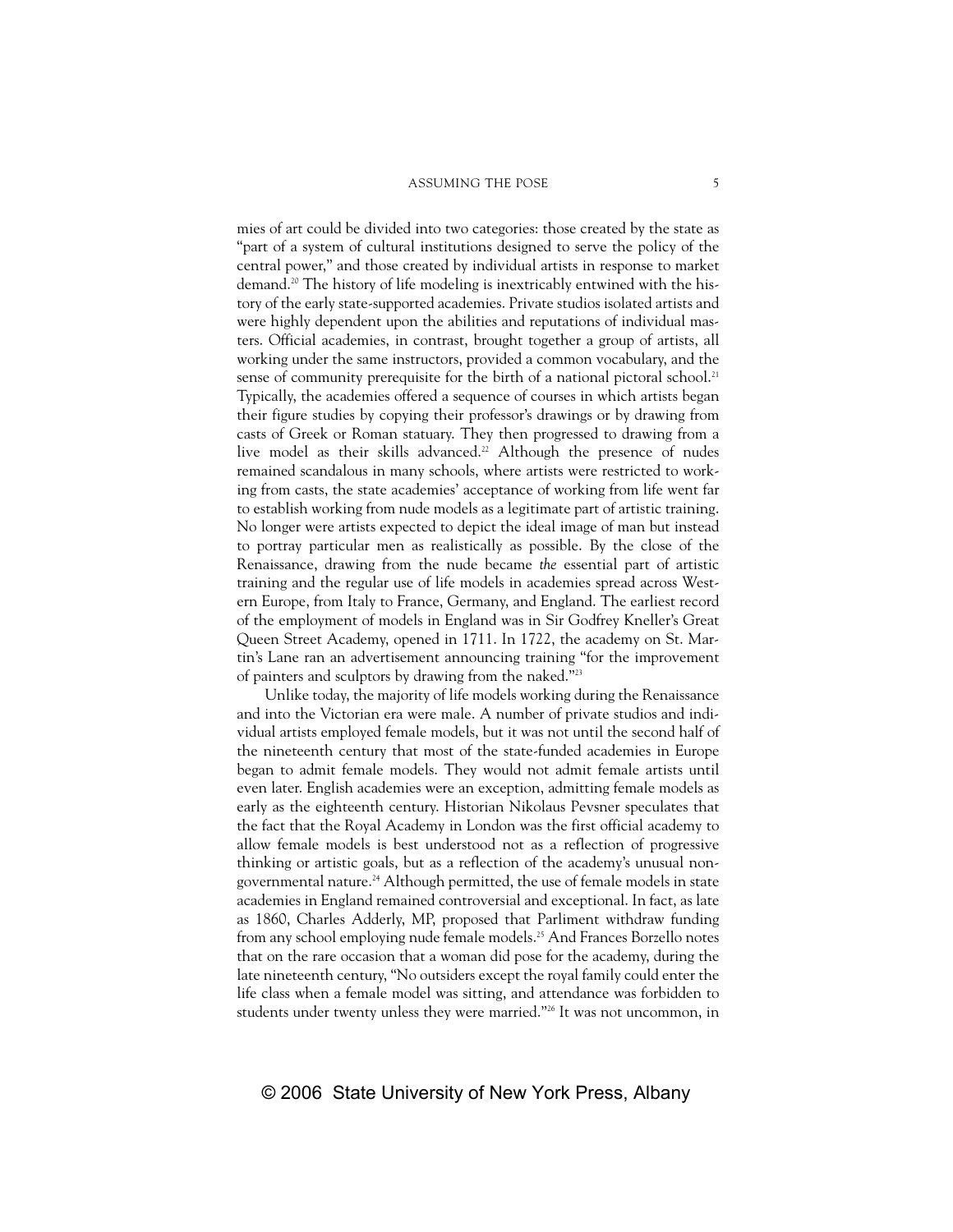fact, for studios and academies to use male models as substitutes for the female, or for elements of an idealized male body to remain apparent in paintings of women's bodies.27

Generally speaking, the existence of art academies helped to legitimate the role of models and, thereby, improved their social standing. In part, this was due simply to an increase in the number of people studying art both in the academies and in teaching ateliers, which grew in size and prestige throughout the century.<sup>28</sup> Ateliers, begun in France, were large studios offering intensive instruction in drawing and painting under the supervision of eminent artists and professors of the Ecole des Beaux-Arts.<sup>29</sup> Demonstrating the increasing public appearance of life models, a male model known as Monsieur Suisse founded the Académie Suisse on the Ile de la Cité, Paris, where Cézanne, among many others, trained.30 Still, most people continued to think of life models as being of lower class and questionable character. Women who modeled were often considered the social equivalent of prostitutes. To be fair, many early models *were* actually prostitutes, or members of other impoverished or discredited groups, a reflection of the aura of scandal attached to life modeling at the time and the assumption that only people with no other options would take such work. But the negative perception of models also reflected artists' desires to adhere to a more naturalistic aesthetic. For example, Caravaggio's work *The Gypsy Fortune Teller* is modeled on a gypsy woman who happened to pass the artist on the street. Caravaggio liked the gypsy woman both because she was readily available and because she represented a rejection of the "beautiful" models preferred by his predecessors.<sup>31</sup> Likewise, van Gogh is well known for his insistence on painting ordinary people and may have intentionally sought out unattractive models.<sup>32</sup> Although far from good, the reputation of male models was somewhat better than that of females. In a broadly patriarchal world, women were devalued; male bodies remained the standard for artists of the time. The fact that female models were barred from many state academies meant that artists wanting to employ them had to secure their sittings in private, further contributing to the suspect nature of female models' reputations.

In truth, life modeling was not particularly sought-after or profitable work for men or women. In England, for example, only the very poor would consider posing for payment, and payment was small.<sup>33</sup> Artists negotiated prices for different poses. In France, around 1850, a model might earn four francs for a four-hour session, though some particularly prized models could fetch as much as six francs.<sup>34</sup> Adding to a lack of profitability, modeling work was sporadic. Men were only able to begin securing full-time work as life models during the Victorian period in England, as middle-class homes sought to display their class standing through the acquisition of paintings.<sup>35</sup>

In the late nineteenth and early twentieth centuries, the bohemian community of Montparnasse became a center of European artistic activity, and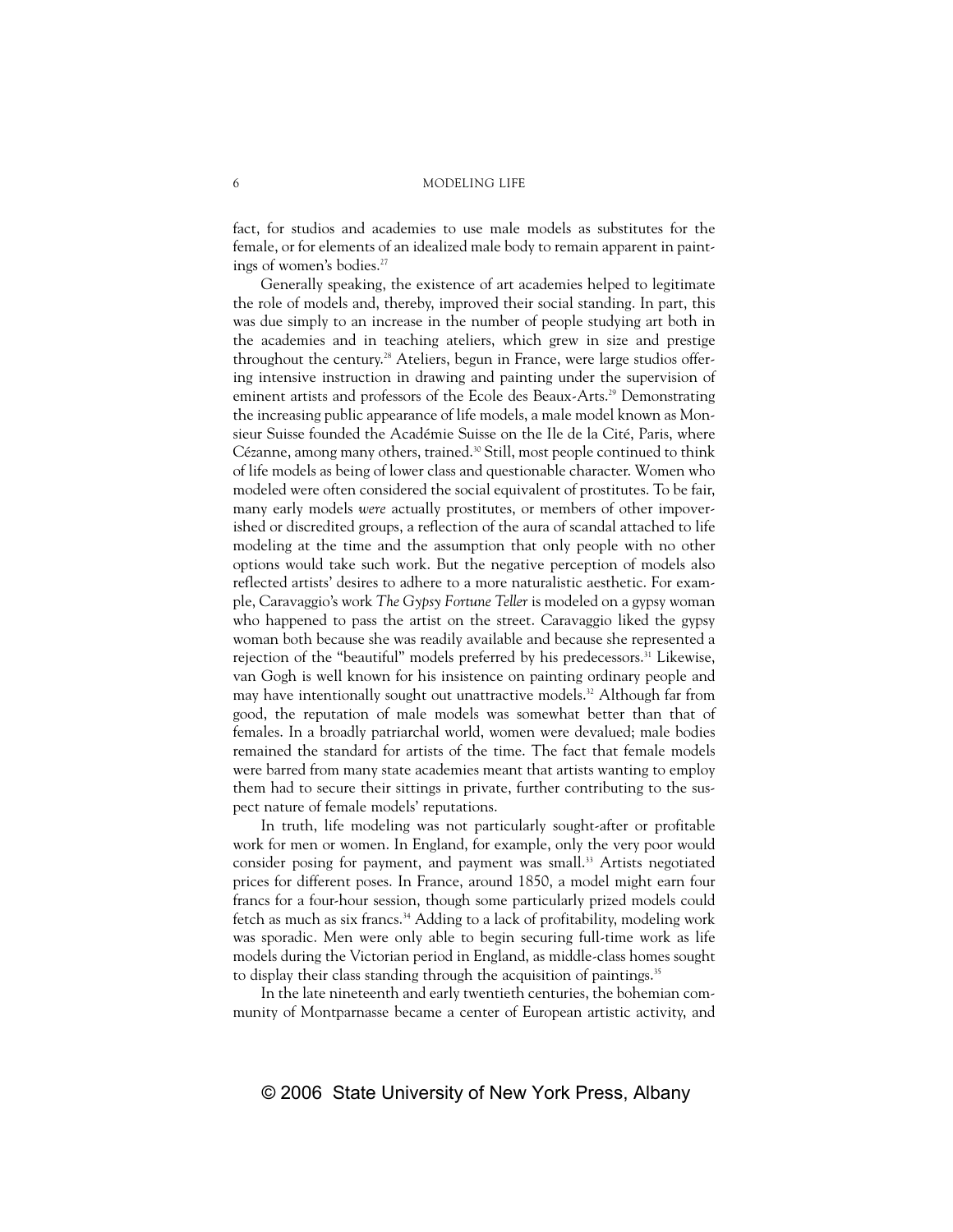both men and women came to the city looking for work as life models. A striking number of these men and women came from Italy. Central to the bohemian image, which spread across Western Europe and England, was the dubious image of a sexually aggressive, heterosexual male artist and a correspondingly sexually submissive, female life model/mistress. Although the vast majority of life models never fit this image, the bohemian notion of the model as female, as mistress, as seductress was too powerful to fade, even coming to reshape the public image of life models as female, rather than male.<sup>36</sup>

Bohemia served to replace outright social rejection of life models with a more nuanced social rejection tinged with sexual intrigue and titillation. The figure of the life model began to appear in the culture more widely, in its bohemian female/mistress guise. In 1894, for example, a South London music hall, the Washington, ran a sketch by Owen Hall titled *An Artist's Model, o' Eve before the Fall*, which toured the United States in 1896. And, in 1912, a play titled *The Model* by Agustus Thomas opened at the Harris Theater in New York.<sup>37</sup> In the public's mind, life modeling became ever more firmly associated with nakedness, strangers, and an exchange of money, a combination that looked a lot like prostitution. In fact, in some parts of the United States, brothels were given the name of "model studios," touting models for photographers or painters, as a cover for prostitution.<sup>38</sup>

In 1837, the National Academy of Design in New York became the first school in the United States to offer drawing from life models.<sup>39</sup> But, even as the practice of working from nude models became common in European academies, the moral climate of the United States during the eighteenth and nineteenth centuries made it difficult or impossible for most artists to work from nude life models. In chronicling the study of the human form in Philadelphia and the depiction of the nude in American art history, David Sellen notes that even in the nineteenth century, students of the Pennsylvania Academy of the Fine Arts had to turn to prostitutes or their fellow students to find anyone willing to pose nude.<sup>40</sup> Indeed, nude models were considered so scandalous that as late as 1886, Thomas Eakins was given the choice of ceasing to teach figure drawing from nude models or resigning his position at the Pennsylvania Academy. He resigned.<sup>41</sup>

Despite pockets of moral condemnation, the bohemian era represented the peak of artistic interest in life models. To be a serious artist in the bohemian community was to paint nudes. And although their reputation remained questionable and their pay poor, there was work to be had by life models, male and female. After World War I, however, the French government began requiring all foreigners to register with the police, and as modeling was not considered an official profession in France, Italian models did not have regular working papers. They were required to return to Italy.<sup>42</sup> By this time, the ateliers of France had become "deeply clichéd, the resort of gauche art students from Britain and America clinging to the remnants of a bygone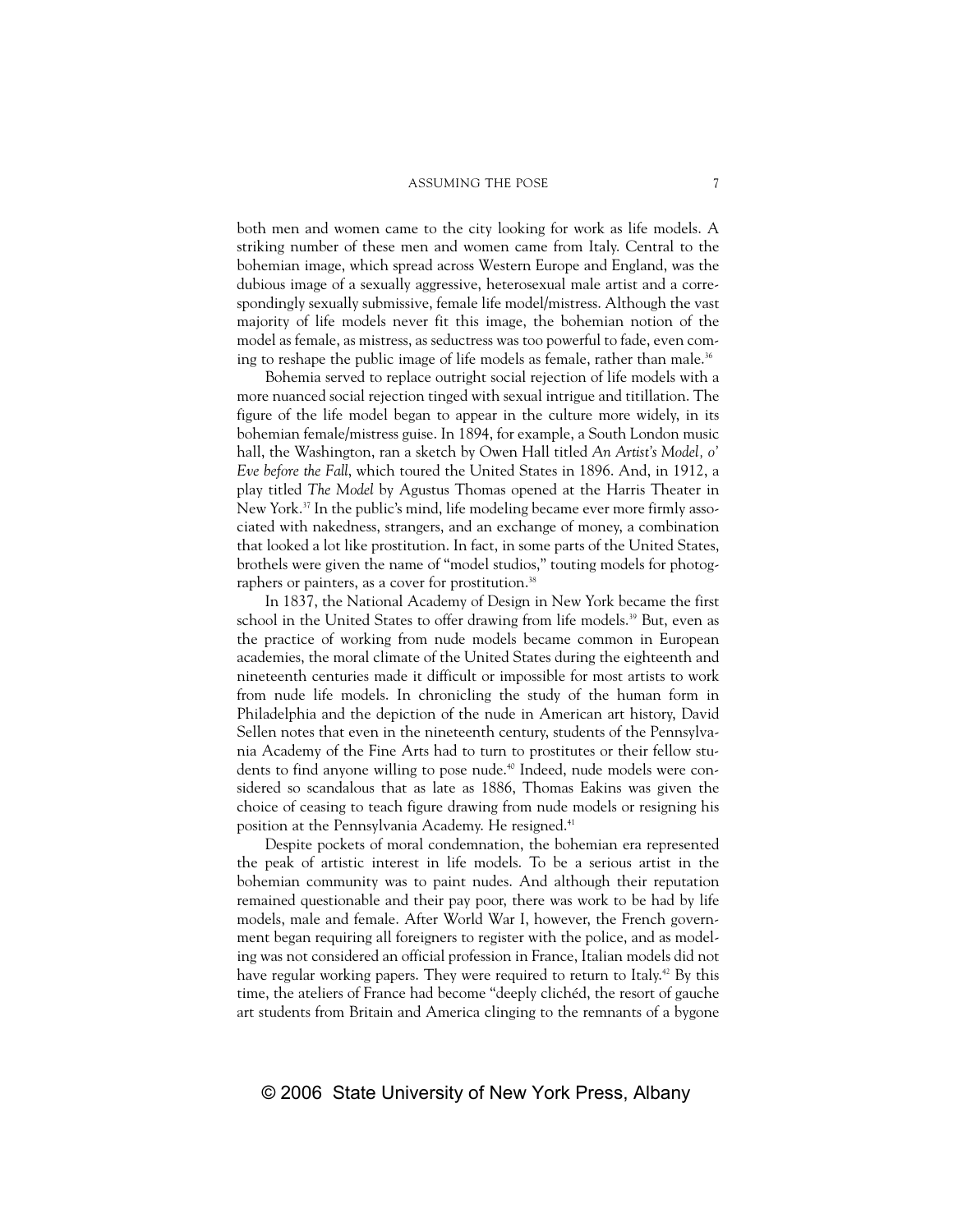educational regime."43 The official art academies that played such an important role in establishing life drawing as essential to artistic training were in decline. And most importantly, the dominant artistic aesthetic of the day was changing, away from naturalism now, to expressionism and abstraction.<sup>44</sup>

Once again, the skills of the life model became superfluous. Expressionism, pioneered by such artists as Munch and van Gogh, stressed the portrayal of the artist's emotional state over his fidelity to visual reality. Gradually, painting and sculpting became accepted as an expression of the artist, rather than as a depiction of nature. This does not mean, of course, that artists no longer painted human figures or recognizable objects, but the artist's goal was no longer to depict those objects in perfect mimetic fashion. Rather, the goal was to show how the objects looked to the artist, how the objects made the artist feel, or to provoke an emotional reaction in the viewer via the work's composition.

Following the Second World War, in the United States, abstraction emerged as the major art movement of the time. Artists such as Jackson Pollock, Franz Kline, and Mark Rothko stressed the importance of process, immediacy, and the unplanned in their artwork. Abstract artists used painting and sculpture to capture the workings of the unconscious mind. Rarely did this require careful or prolonged reference to a life model, so the demand for models further diminished. To be sure, there remained a core of "traditional" artists who still worked closely from life models, but abstract painters who did work from models typically used the model to develop ideas for images, rather than as a figure to be closely copied. Thus, even when used, the visible impact of life models on finished work declined.<sup>45</sup>

In the second half of the twentieth century, many art schools stopped requiring life drawing as the foundation of all artistic training, and the fortunes of life models further dwindled. Elizabeth Hollander explains that twentieth-century artists tended to deal idiosyncratically with the human figure, "experimenting with different, often isolated, aspects of the figural presence in their images, eventually abandoning any suggestion that the coherence of a figure on a canvas derived from any physical body other than their own."46 Life modeling in the United States and much of Europe was once again part-time work, now primarily for women. Male models found little demand for their skills. The rise of photography, especially commercial photography, allowed new ways to efficiently capture an image, and contributed to the decline of life modeling as a trade. Commercial and fashion modeling rapidly overtook life modeling. Manufacturers or retailers no longer had to employ life models to pose holding their products while artists drew or painted: photographs made quick and cost-effective advertising. Interestingly, a tension or antipathy between life models and photographic media remains today.

Nevertheless, the profession of life modeling has survived. Anywhere in the United States where an art school, art classes, or art studios exist, you will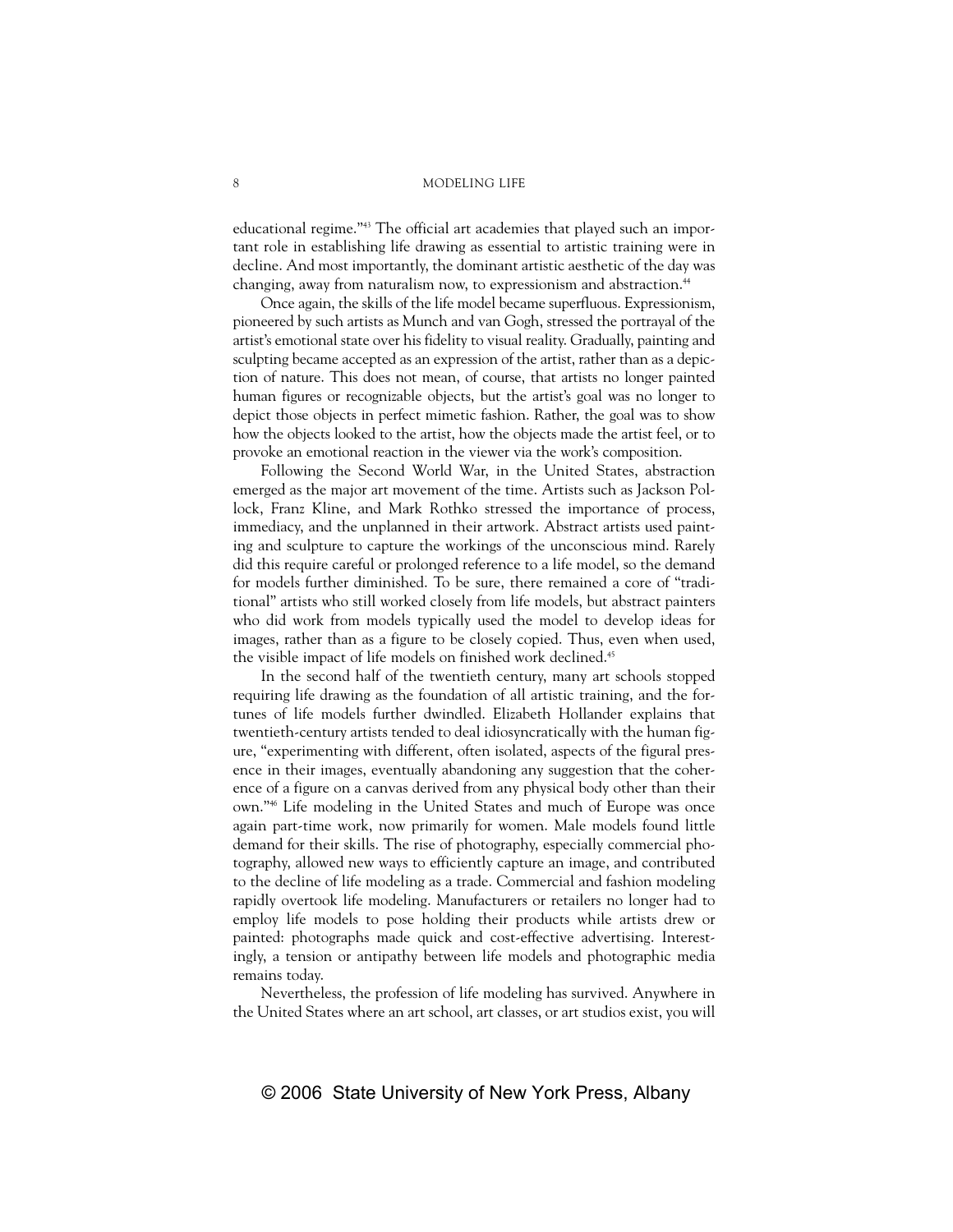find men and women working as life models. In 1993, Robert Speller of *The New York Times* noted that life models "seem curiously archaic, relics of a bygone age when art students labored amid skeletons and anatomical charts, learning to draw the human body as painstakingly as medical students learn to dissect it. . . . Nonetheless, like waiters, these models are something New York never runs out of."<sup>47</sup>

## CONTEMPORARY LIFE MODELING IN THE UNITED STATES

Although no longer considered essential to all artistic training, the use of life models is generally accepted as a necessary step in mastering the particulars of human anatomy and proportion. In some ways, drawing from life models remains a mark of the "real" artist. Thus, historian Elizabeth Hollander notes that models have "come to stand in some way for the value of technique itself, not just the ability to render, but the very discipline of seeing."48 And Kenneth Clark, famed art historian, believes that drawing the nude figure remains the primary link to our artistic past.<sup>49</sup>

For most life models today, modeling is a part-time job, a few hours a week or month that supplements some other, more regular source of income. By all accounts, the majority of contemporary models are women, although in some cities the relative scarcity of male models means that men can find more regular modeling work than women can. In Portland, Oregon, where I live and conducted my interviews over a two-year time period, about 60 percent of the life model workforce was female. I conducted formal interviews with thirty life models, by all accounts, a majority of the models actively working in Portland at the time. I spoke informally with many more active and former models from the Portland area and beyond. Most of the models I met were young, between the ages of eighteen and forty, although I also spoke with models who were still working well into their sixties. In the United States, most studios and schools will not hire models under the age of eighteen, for fear of prosecution under child molestation or child pornography laws. The youngest children are intrinsically poor candidates for life modeling since they tend not to remain still for any extended period of time. Nevertheless, I did speak with one model who said that she occasionally worked with her three-year-old daughter, but this was clearly an exception for her and for models in general.

Historically, many life models sought the protections and legitimacy offered by the academies. But contemporary models in the United States often prefer working in artists' private studios. Private studios typically offer better working conditions, better pay, and a more skilled artist. Opportunities to work privately, however, are rare, especially in smaller cities, so models make most of their income posing for groups in open studio sessions and art classes.